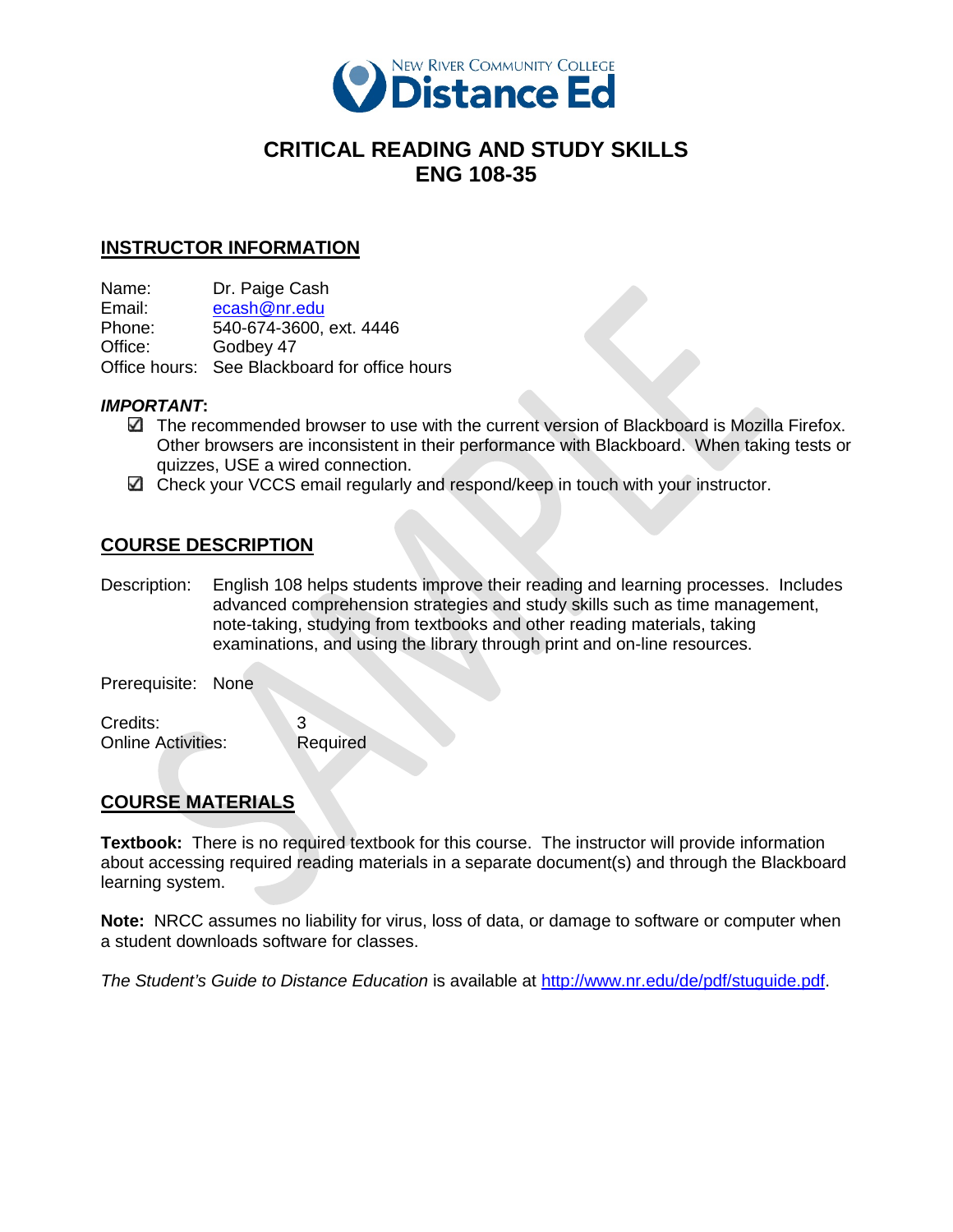# **COURSE INFORMATION**

**Prepared By:** Dr. Paige Cash **Approved By:** Mrs. Sarah Tolbert-Hurysz

### **A. INTRODUCTION**

English 108 has been developed to build students' reading and study skills to prepare them for success in other college courses, the workplace, and other endeavors. Course content emphasizes reading and learning as active processes.

This is a Distance Education course designed specifically for those students whose learning styles are best served by providing instructional opportunities beyond the traditional classroom setting.

## **B. STUDENT LEARNING OUTCOMES**

Upon the successful completion of this course, the student will be able to:

A. Demonstrate improved critical reading skills, by building general processes and strategies for problem solving, learning, and thinking

To achieve the above goal, students will meet the following objectives:

- $\checkmark$  Learn and apply reading strategies, such as SQ3R and PRWR
- Identify, paraphrase, and infer the main idea of a paragraph and/or whole reading selection
- $\checkmark$  Detect patterns of development in a reading selection
- $\checkmark$  Determine author's rhetorical mode, purpose, and tone  $\checkmark$
- $\checkmark$  Make logical inferences<br> $\checkmark$  Differentiate fact from or
- Differentiate fact from opinion
- Interpret tables, graphs, and diagrams
- Evaluate reading material by asking and exploring critical questions in writing activities
- $\checkmark$  Vary reading strategies and rate depending on reading content
- B. Demonstrate improved study and test-taking skills

To achieve the above goal, students will meet the following objectives:

- $\checkmark$  Develop time-management methods<br> $\checkmark$  Employ specific methods of keeping t
- Employ specific methods of keeping track of information and note-taking, such as outlining, summarizing, mapping, and highlighting
- $\checkmark$  Develop memory devices
- $\checkmark$  Select and apply appropriate test-taking strategies
- Locate appropriate library resources, both print and online, and effectively incorporate these resources into course work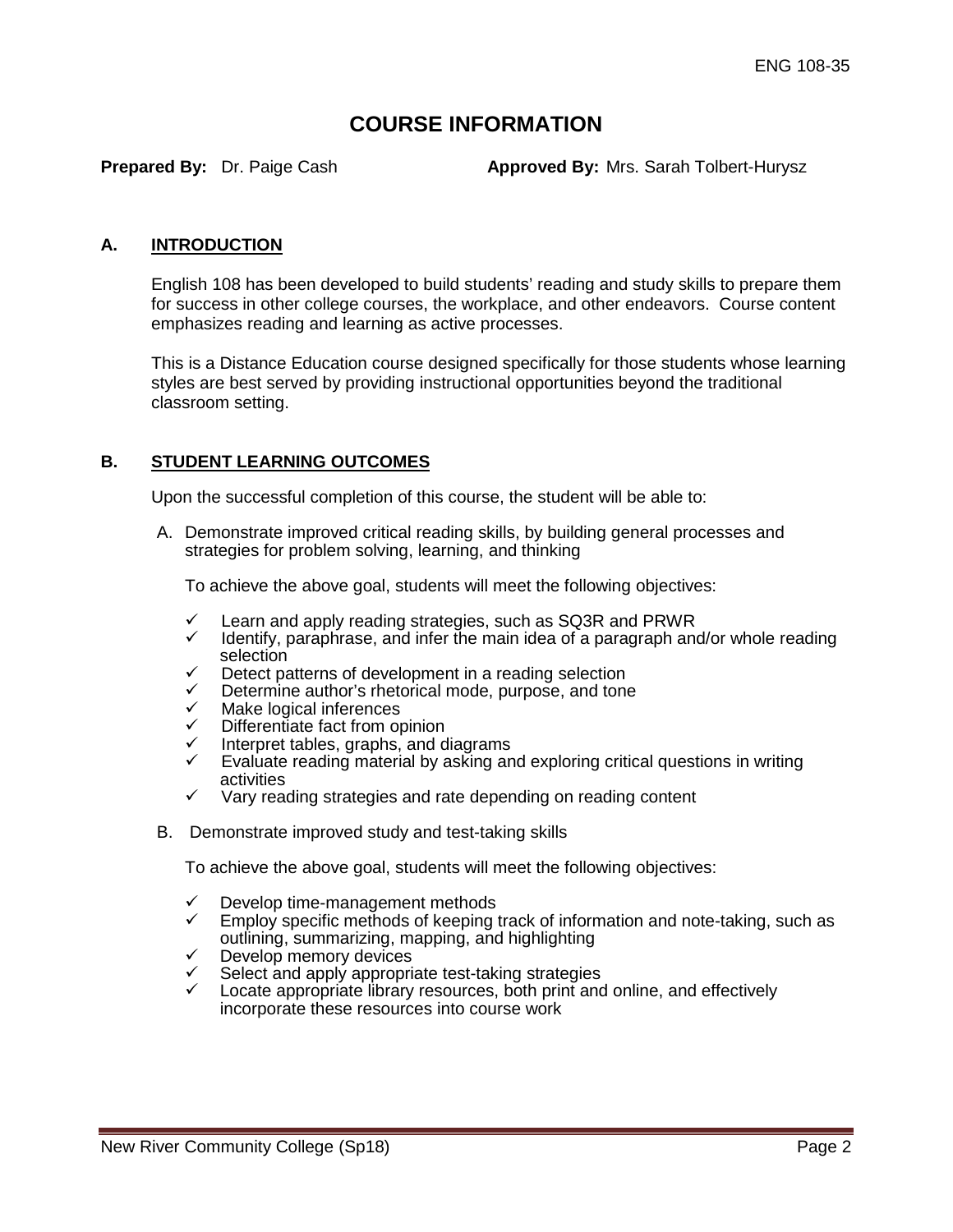# **C. COURSE CONTENT**

- Active reading strategies
- Main ideas and supporting details
- Patterns of development
- Rhetorical mode
- Author's purpose
- Author's tone
- Inferences
- Fact and opinion
- Tables, graphs, and diagrams
- Evaluation of reading material
- Reading rate
- Time management methods
- Outlining, summarizing, mapping, and highlighting
- Memory devices
- Test-taking strategies
- Library resources

## **D. GRADING/EVALUATION**

1. The final grade for the course will be determined as follows:

| Weekly Activities, including Discussions | 30% |
|------------------------------------------|-----|
| Portfolio Projects-Midterm and Final     | 40% |
| Reader's Response Logs                   | 30% |

2. Grading Scale:

|    | $90 - 100\%$ |
|----|--------------|
| B. | $80 - 89%$   |
| C  | 70-79%       |
|    | $60 - 69%$   |
|    | Below 60%    |

## **E. WITHDRAWAL POLICY**

#### **Student Initiated Withdrawal Policy**

A student may drop or withdraw from a class without academic penalty during the first sixty percent (60%) of a session. For purposes of enrollment reporting, the following procedures apply:

a. If a student withdraws from a class prior to the termination of the add/drop period for the session, the student will be removed from the class roll and no grade will be awarded.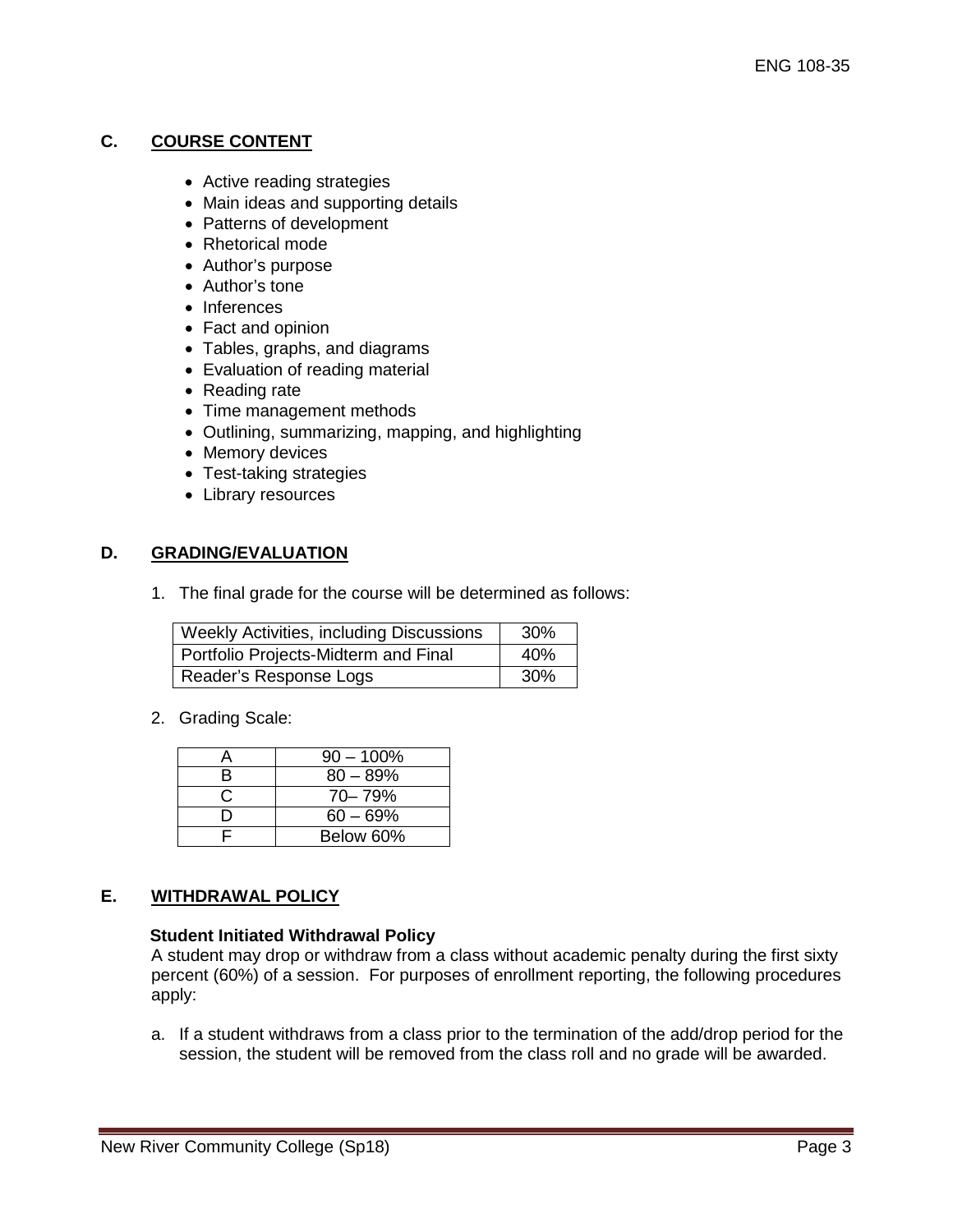- b. After the add/drop period, but prior to completion of sixty percent (60%) of a session, a student who withdraws or is withdrawn from a course will be assigned a grade of "W." A grade of "W" implies that the student was making satisfactory progress in the class at the time of withdrawal, that the withdrawal was officially made before the deadline published in the college calendar, or that the student was administratively transferred to a different program.
- c. After that time, if a student withdraws from a class, a grade of "F" will be assigned. Exceptions to this policy may be made under documented mitigating circumstances if the student was passing the course at the last date of attendance.

A retroactive grade of "W" may be awarded only if the student would have been eligible under the previously stated policy to receive a "W" on the last date of class attendance. The last date of attendance for a distance education course will be the last date that work was submitted.

Late withdrawal appeals will be revised and a decision made by the Coordinator of Admissions and Records.

#### **No-Show Policy**

A student must either attend face-to-face courses or demonstrate participation in distance learning courses by the last date to drop for a refund. A student who does not meet this deadline will be reported to the Admissions and Records Office and will be withdrawn as a no-show student. No refund will be applicable, and the student will not be allowed to attend/participate in the class or submit assignments. Failure to attend or participate in a course will adversely impact a student's financial aid award.

#### **Instructor Initiated Withdrawal**

Since attendance is not a valid measurement for Distance Education (DE) courses, a student may be withdrawn due to non-performance. A student should refer to his/her DE course plan for the instructor's policy.

In accordance with the No-Show Policy, a student who has not attended class or requested/accessed distance learning materials by the last day to drop the class and receive a refund must be withdrawn by the instructor during the following week. No refund will be applicable.

The student will be notified of the withdrawal by the Admissions and Records Office. An appeal of reinstatement into the class may be approved only by the instructor.

# **F. CHEATING/PLAGIARISM POLICY**

To plagiarize is "To use and pass off as one's own the ideas or writings of another." (Definition adapted from the American Heritage Dictionary.) Remember that plagiarism includes lifting words or ideas from Internet sites, as well as copying from print sources.

Students who plagiarize assignments in ENG 108 will earn a zero for the assignment with no opportunity to redo the assignment.